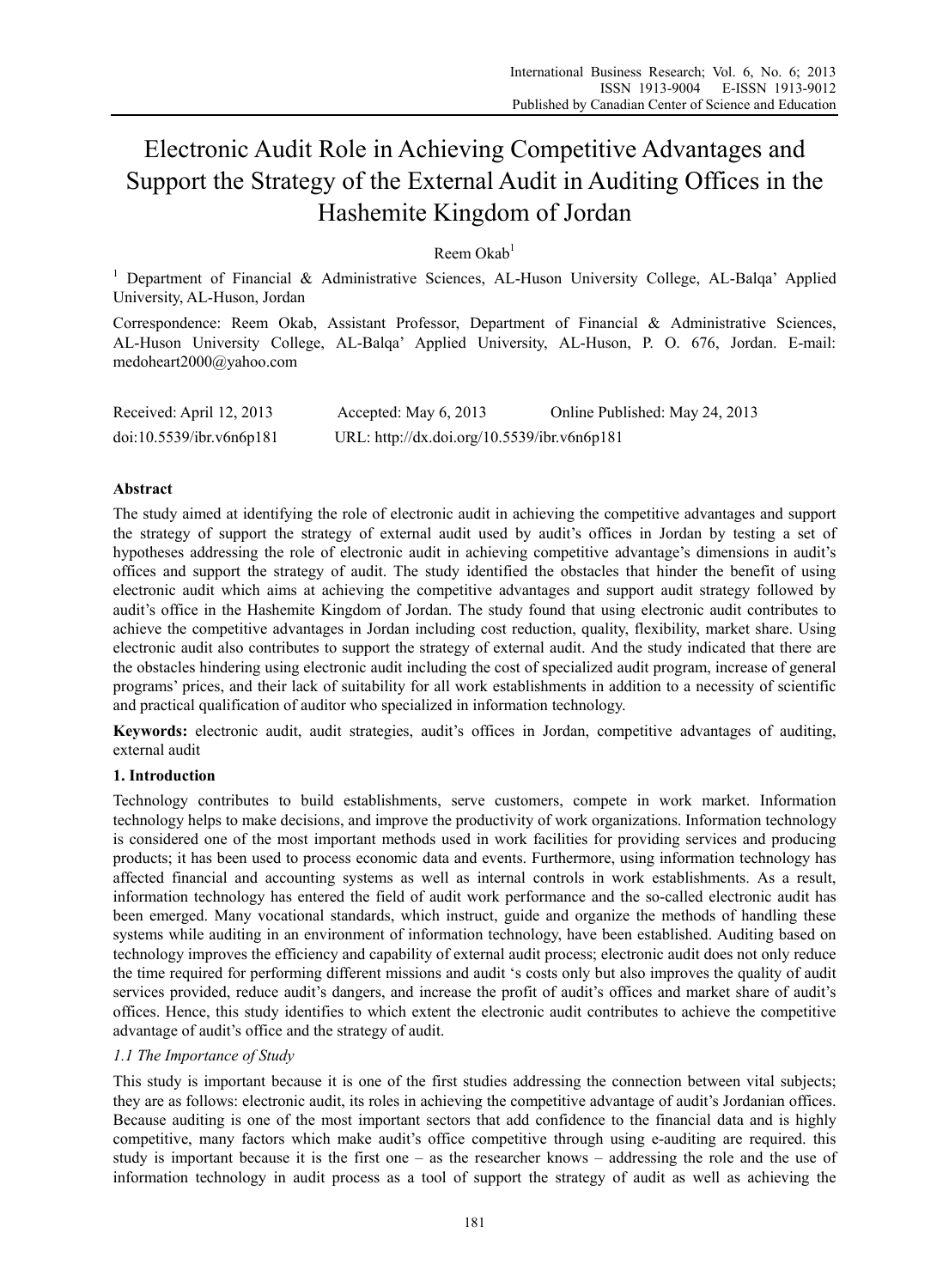competitive advantage of external audit's offices. No study address this role before.

# *1.2 The Purposes of Study*

This study aims at achieving the following purposes:

1-Identifying the concept and the methods of electronic audit.

2-Identyfying the role and importance of electronic audit in achieving the dimensions of competitive advantage of accounting audit's offices.

3- Identifying the role and importance of electronic audit in support audit's strategy of audit's offices.

4-Identifying the obstacles of using and applying electronic audit in Jordanian offices of accounting audit.

# *1.3 The Problem of Study*

While seeking to achieve the competitive advantages, audit's offices subject to a set of internal and external factors and constraints. The most important one of them is electronic audit. Through reviewing, we noticed that there is a failure of understanding the depth of relation between electronic audit and competitive advantages and of achieving audit strategy either at a theoretical (academic) level or practical one. This has induced us to study that relation in audit's offices as a tool encouraging audit's offices to use information technology through electronic audit for achieving the competitive advantage and audit strategy and to identify the connection and its impact. In addition, the problem of study can be determined by raising the following research questions:

1- What is the nature of the component of electronic audit?

2- What are the dimensions of competitive advantage?

3- Does electronic audit contribute to achieve the competitive advantages for accounting audit's offices located in the Hashemite Kingdom of Jordan?

4- Does electronic audit contribute to achieve the strategy of external audit in accounting audit's offices located in the Hashemite Kingdom of Jordan?

5- Are there obstacles hindering the use of electronic audit in order to achieve competitive advantages and audit strategy?

#### *1.4 The Hypotheses of Study*

This study seeks to test the following hypotheses:

- There is a relation with a statistical significance between electronic audit and the achievement of competitive advantage in accounting audit's offices located in the Hashemite Kingdom of Jordan.

- There is a relation with a statistical significance between electronic audit and support of audit strategy in accounting audit's offices located in the Hashemite Kingdom of Jordan.

- There are obstacles hindering the use of electronic audit in order to achieve competitive advantages and audit strategy in accounting audit's offices located in the Hashemite Kingdom of Jordan.

#### *1.5 The Model of Research*

The research has built a hypothetical model and stemmed its variables from the pertaining theoretical studies. The model has indicated that there is a correlation between its variables as well as one way impact of electronic audit which is considered an independent variable and the competitive advantage which is considered a dependent variable.



Figure 1. The model of research

#### *1.6 The Methods of Data Collection*

Various methods of data collection have been used for implementing the methodology of research. References, periodicals and internet have been used for covering the theoretical side. The main method used in the practical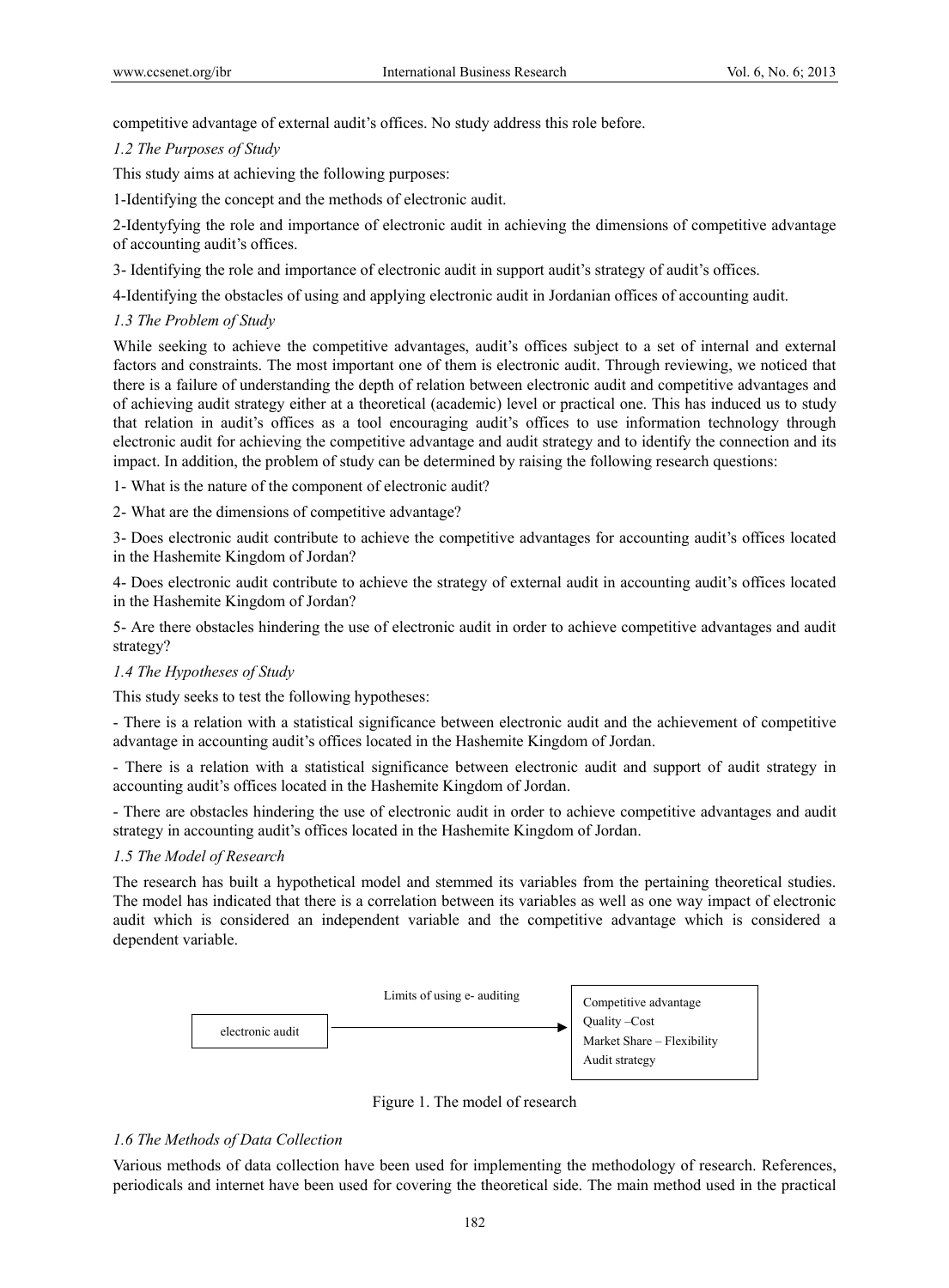side has been a questionnaire. Its paragraphs have been formulated in a manner complying with the two variables of research. Furthermore, the studies addressing these two variables which mentioned in the theoretical side have been used. Questionnaire's paragraphs have been characterized by simplicity and clearness. In addition, they have been subjected to scientific and objective tests which measure their reliability and validity.

#### **2. Previous Studies**

It has addressed various studies and researches related to the role of information technology in accounting audit; the following are some of these studies:

-Carlin, Stewart (2007)'s study entitled "auditing and the methods of support the current decision and the expected opportunities" showed that auditing environment witnesses various challenges. The most important challenges are information technology and integrating of audit companies. The study tried to answer the question related to the role and types of systems of support the decision in order to confront a contemporary environment of auditing occupation. This has been done by studying the systems and their types of support audit which are used by five international audit's offices. It has found that there are significant differences of support audit system and obstacles related to the type of support the decision and nature of electronic accounting system using in work establishments.

- Liang ( 2001)'s study entitled "electronic audit for electronic data systems by using modern data technology" aimed at discussing the requirements of applying computer based audit methods ( CAATS) which depend on modern information technology representing medium guidance systems such as security technology of internet and intelligent agents. Furthermore, this study aimed at suggesting an entry of new auditing the sub-called E-Auditing. This means that auditor' mission will be submitted electronically and mechanically via internet. The study has been a field study conducting on one of audit offices regarding loan accounts, their interest, and the debtors of one of commercial banks in Taiwan. According to this study, electronic audit model can be applied by using typical electronic auditing programs and modern tools of information technology mentioned previously. The auditor is the only person who can enter to data bases of credit department of bank, apply these typical audit programs, prepare a report of exceptions and finally send confirmations via e-mail.

Khaddash and Saymeh (2003)'s study entitled "to which extent the auditors accept using information technology in auditing" - a field study conducting on the biggest auditing offices in Jordan – aimed at identifying the importance of using information technology in auditing, testing the reality of using it and the obstacles that distort it. This study has found that Jordanian auditors are convinced of the importance of using technology in auditing and they understand that it provides more accuracy, efficiency and low cost. However, its actual use does not reach to the required level. This is due to an existence of many obstacles such as manual accounting application in some companies subjected to auditing, a lack of experience and skills of some auditors and an absence of legislation binding and organizing the use of information technology in accountancy and auditing.

Thunaibat (2002)'s study entitled "the extent and effectiveness of using information technology in auditing process" aimed at identifying the fields of using information technology in auditing and its effect on the capability and effectiveness of auditing process. The study concluded that Jordanian auditors use information technology in the fields of planning, documenting and recording the operations at low level although it contributes to improve the effectiveness of auditing in term of time spending in order to conduct calculating and writing operations, reduce the costs of audit and the number of users in auditing offices and increase the quality of auditing. Furthermore, it found that Jordanian auditor association has to organize training courses for its members in order to identify the using of information technology in auditing consistent with the international trend towards computerizing learning, services, among other.

# *2.1 Theoretical Framework: The Role and Importance of E-Auditing of Achieving the Competitive Advantage and Audit Strategies*

Today, many of modern organizations are using technology in order to perform their works and process their data; it contributes to build successful establishments as well as distinctive relationships with their clients. Consequently, their marketing share increases. Moreover, it helps to make decisions in light of these developments of information technology (Alter, 1999), improve productivity, courage the international competition. Thus, audit occupation confronts various challenges forcing it to develop continuously its tools and methods in order to provide audit services at high level of quality. Therefore, the so-called e-auditing has emerged.

# *2.2 E-Auditing and Its Role of Support Audit Strategies*

Audit strategy is a plan the auditor develops in order to perform auditing process within a determined period.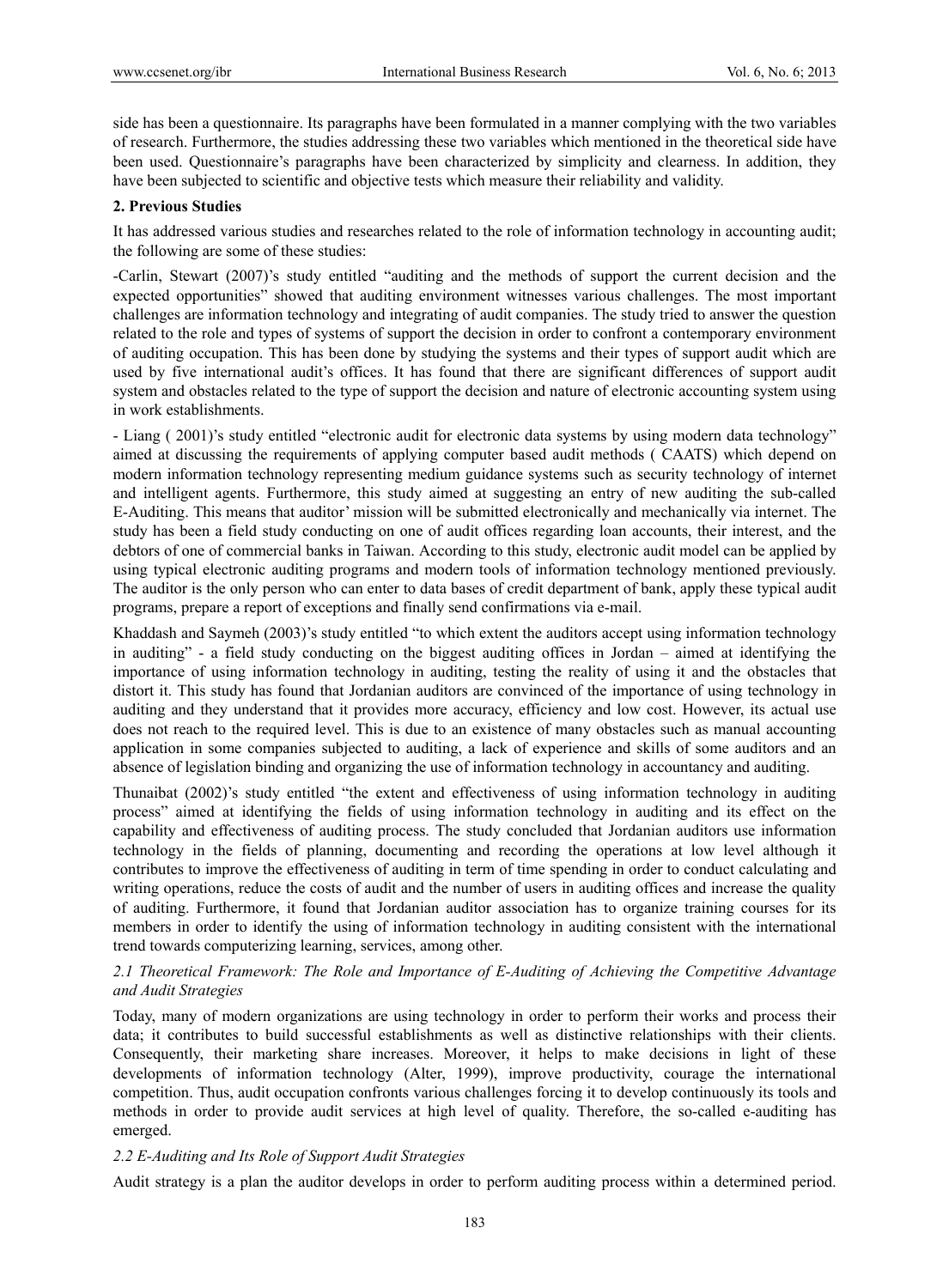According to the nature of project operations, the works are divided by using an executive program; such program reflects the purposes of plan as practical procedures that can be followed and supervised. Auditing based on information technology contributes to achieve audit strategy with its various entries which can be illustrated as follows:

1-Documentary audit strategy: this entry depends on documentary audit; the auditor can firstly audit documents, records and finally the financial statements or this can be in reserve order. Such successive auditing makes an auditor able to issue his confirmation about the fairness of disclosure of financial statements. E-auditing helps to perform the missions of documentary audit strategy by using parallel simulation programs, general and special audit programs.

2-Systems entry: expanding the size of economic projects has led to reduce the ability of administration of controlling directly the operations and protecting project's money. This has caused to delegate powers and emerge an administrative pyramid based on a regulatory way that divides works and achieve goals through equality between the powers granted and the responsibilities required. Thus, the administration tries to use work division in order to create a type of control conducting by internal controlling team. E-auditing contributes to perform the missions of system entry strategy by using general and special auditing programs.

3-Fundmental entry: because successive bankruptcies resulted by increasing fraud and manipulation operations, auditor confronted various bitter criticisms and are accused of failing because they evaluate only the internal control system and do not perform fundamental procedures such as stocktaking, cash inventory, direct supervision for the fixed assets. This entry has focused on budget and the extent of its compatibility with the principles of acceptable accountancy by using the strongest evidences such as legal documents. It means that this entry does not satisfy only with control system of project but also request audit procedures. Electronic audit helps to perform the missions of fundamental entry strategy through varying the electronic programs of parallel and testing simulation and general and special audit programs.

4-Vocational entry: it is performed according to the vocational standards; it is known that the most powerful international organizations of American accountants have established ten standards, three of them are related to field work and planning standard: supervising the field work and distributing work.

- Identifying the volume and nature of fundamental tests.

- establishing Strategy based on testing and assessing the internal control system.

E-auditing helps to perform the missions of vocational entry strategy through using information technology in order to plan and perform audit missions and issue a report.

# *2.3 E-Auditing and Its Role in Achieving the Competitive Advantage of Audit's Offices*

Competitive advantage reflects a certain feature or a set of characteristics the organization has. Consequently, it has a strong attitude towards other various parties. The real challenge faces any organization is not producing or providing the products but is the ability to meet continuously the changing needs of customers. In auditing field, the researcher finds that the competitive advantages are the ability of audit offices of providing audit and confirmation services according to the regulatory and legal requirements as well as changes of work techniques and the use of information technology. Competitive advantages are defined as a feature or a set of characteristics an organization characterized by; the organization maintains relatively these characterizations for a long time due to the difficulty of simulating them. Therefore, it profits within that period and excels other competitors by providing the products (Macuillin, 2001:81). Furthermore, competitive advantages are defined as screening and analyzing the factors relating to the activities of productivity, marketing, finance and human resources administrations, among other for identifying strong points and internal weakness; this provides the ability to work properly, seize the available opportunities and confront the threats of external environments (Al-Sayyid, 1996: 3). The researcher finds that competitive advantages of auditing fields have two dimensions: the first is internal and is based on the distinctive abilities and capabilities related to information technology the audit's offices have; the second is external and is represented by the way used to confront the development of information technology which is being used in accounting systems, financial reporting, vocational and legal requirements of electronic transactions' environment. Through competitive advantages, audit advantages can compete and excel the competitors of e-auditing field.

#### *2.4 Factors Affecting the Competitive Advantages*

Treacy & Bakos have illustrated that competitive advantages are based on two factors:

a-Comparative efficiency: it means that an organization can produce the products/ services at the lowest cost in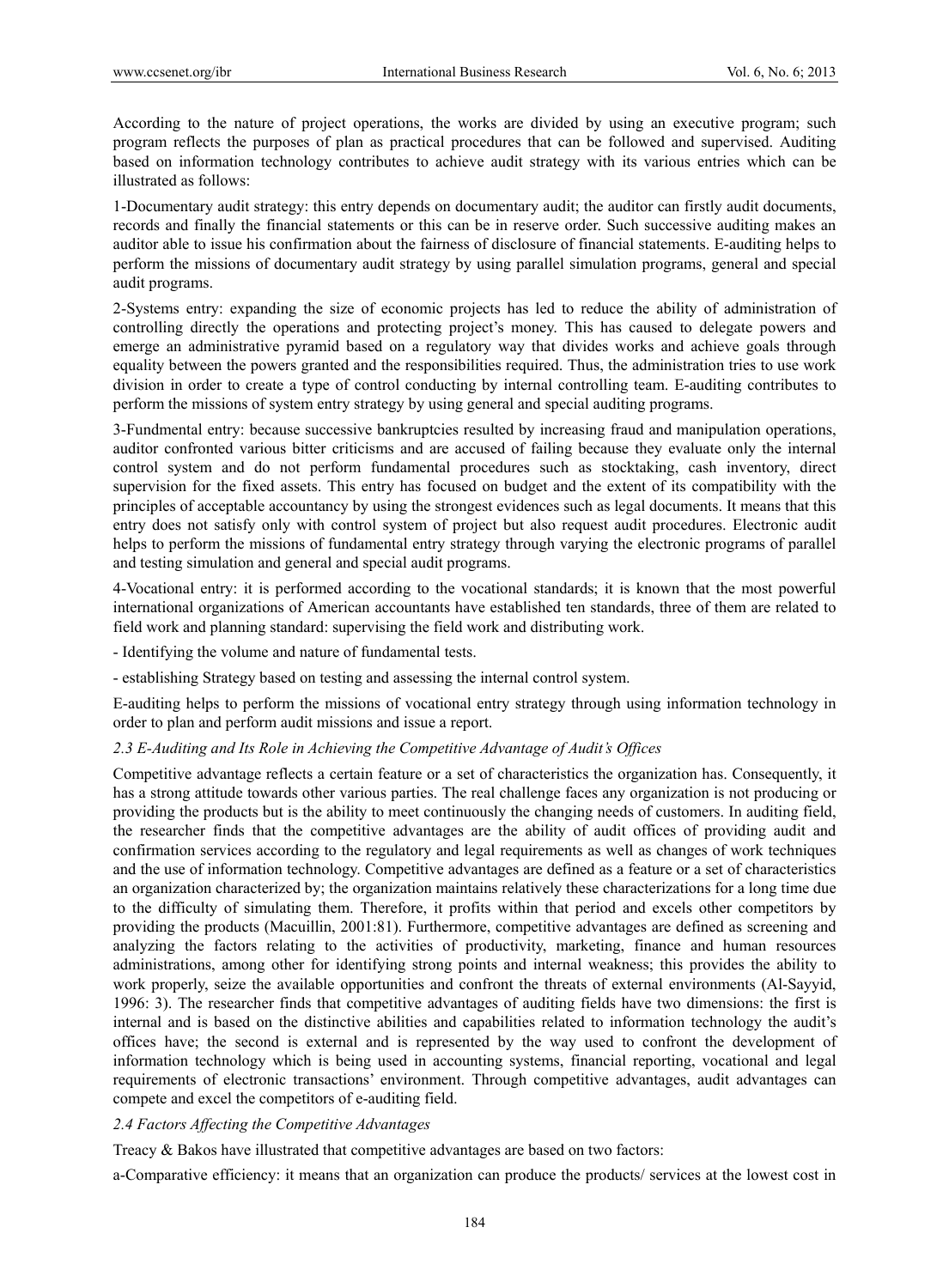compassion with the cost of products / services provided by other competitors. So, audit office can use e-auditing in order to provide auditing services at low cost. However, this factor mentioned above is affected by other essential factors:

\* Internal efficiency: It reflects the costs incurred by the organization. They include the costs of e-auditing programs, the costs of training and developing auditor in order to apply e-auditing programs.

\* Mutual organizational efficiency: it refers to the costs incurred by the organization due to dealing with outside organizations. They include the costs of connecting accounting systems of companies that need auditing services with audit office in order to perform the ongoing tests of auditing.

b-Bargaining power: it allows to an organization to achieve bargaining cases with its clients and processors in favor of it. This factor is affected by other essential factors outlined as follows:

\* The costs related to research and development: they refer to the cost paid by audit's offices in order to develop electronic programs as well as vocational and scientific knowledge of their employees.

\* The unique characteristics of service: these characteristics make an office distinguishable. And they refer to e-auditing services that may be characterized it in term of the accuracy of tests.

The researcher adds that information and communication technology techniques must be represented by providing modern devices and tools supplied by programs, qualified human resources able to deal such modern techniques and modern communication means for providing e-auditing services.

*2.5 The Dimensions of Competitive Advantages* 

The organization is interested with clients' needs and desires and seeks to transfer them into targeted fields or capabilities called competitive dimensions which the organization chooses while providing its products and meeting market requirements. This makes the organization able to achieve the competitive advantage. Based on the above mentioned, we have noticed that there is a significant agreement regarding the dimensions of competitive advantage although there are various difference of its name which include the same concept. Table below shows these dimensions from the point of view of some researchers.

| Researcher        | dimensions                                                        |
|-------------------|-------------------------------------------------------------------|
| Kotler 1997       | The best products, the lowest prices, the modernist, the rapidest |
| Evas 1993         | cost, quality, flexibility, rapidity, creativity                  |
| Mintazaberge 1996 | price, quality, attribution, reputation, design                   |
| Macmillan 2000    | Cost, excellence, flexibility, time, technology                   |
| Krajewski 1996    | Cost, quality, flexibility, time                                  |
| <b>Slack 1998</b> | Design, flexibility, easiness, usage, creativity                  |

Table 1. The dimensions of competitive advantages

It can be said that using e-auditing contributes to achieve the dimensions of competitive advantages as follows:

1- E-auditing and achievement of cost advantage: using e-auditing contributes to reduce the cost of audit services and increase the profit of audit offices through using audit programs in order to audit the financial data and perform quickly audit services. As a result, more than one service can be provided from more than one establishment and the time required for planning and identifying the volume of tests decreases through using experience systems and artificial intelligence. However, the auditors must have a high level of scientific and practical qualification of using e-auditing programs, software of planning auditing missions, and using devices at a high level of specifications in order to achieve the goals desired. Internal statement No 1009 has indicated that using information technology techniques improves the efficiency and effectiveness of audit procedures.

2- E-auditng and achievement of quality: using e-auditing for performing audit operations contributes to perform efficiently audit's missions and it is one of factors affecting audit's quality and the time required for performing audit services. Using audit software for performing audit missions contributes to reduces the time and effort required. For achieving this advantage, the employees must have a high level of scientific and practical qualification of electronic techniques and their usages of e-auditing.

Audit missions must be performed objectively in order to achieve audit quality. Such objectivity can be reached by using electronic techniques in audit operation and financial statement and confirmation evidences' assessment.

Moreover, electronic techniques help to achieve independence and impartiality of auditing financial statements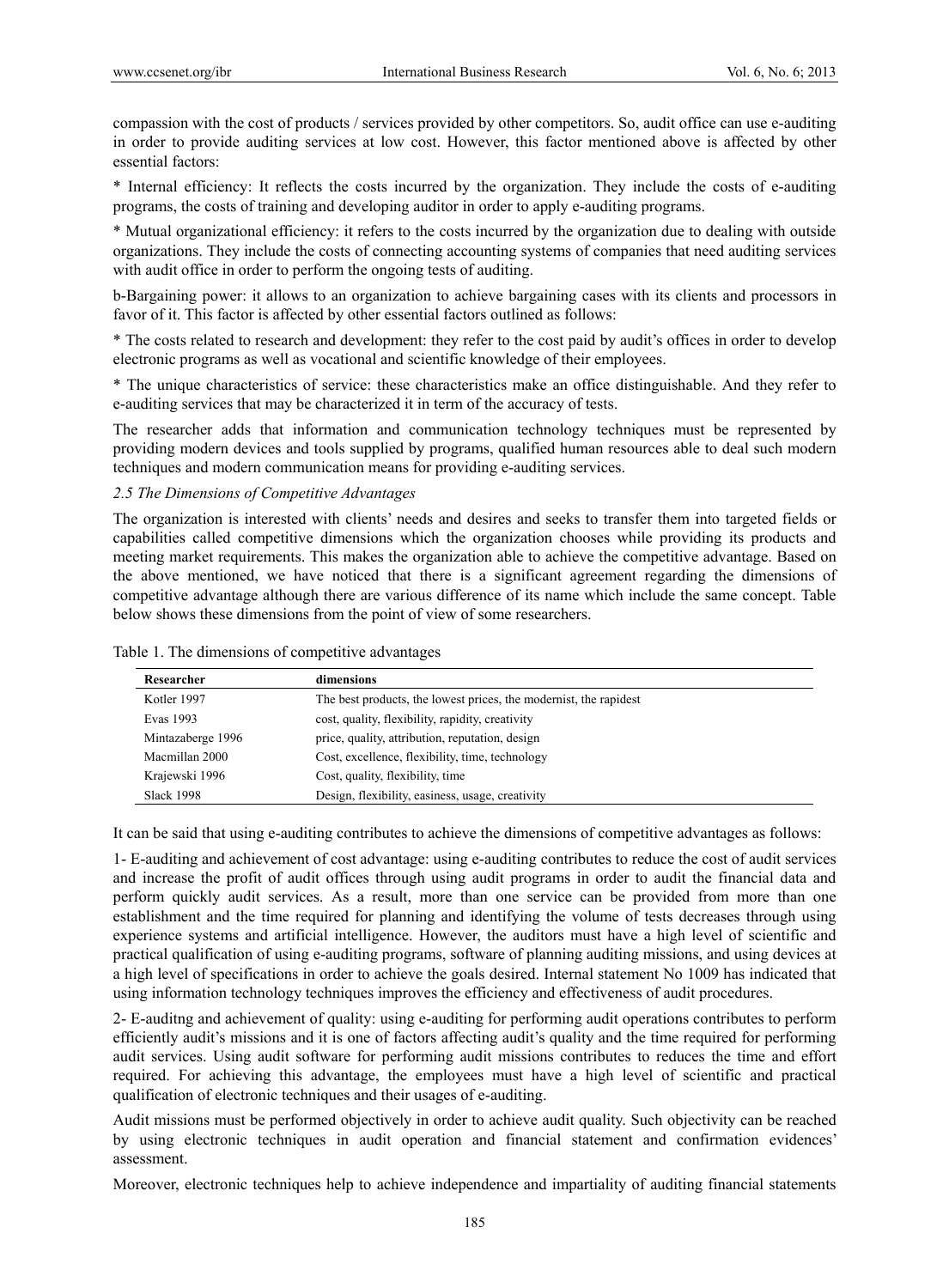and detect essential errors and distortions of financial statements.

3- E-auditing and market share: using e-auditing contribute to provide contributes to provide quickly and accurately service of auditing finical statements especially in an environment where all work organizations are competing by using information technology. Thus, using information technology contributes work organizations to connect with audit office which perform audit missions.

4- E-auditing and excellence: today, information technology is considered a competitive advantage of work organizations which is used to provide organizations' products and service. Audit's offices are considered a part of these organizations which can use e-audit techniques and achieve the competitive advantage in order to provide services and connect between the company, the place of audit, and audit's office.

5- E-auditing and creativity: creativity of using e-auditing is represented by auditors who design creatively cram programs required for auditing, or develop the existing programs in order to fit the existing accounting systems. Creativity occurs when artificial intelligence programs and expert systems of auditing are used and developed.

# **3. Field Study**

# *3.1 The Methodology of Study*

Analytical descriptive approach which based on studying phenomenon as it is in reality has been used. It describes accurately and expresses qualitatively and quantitatively the phenomenon. In order to collect the data required, it depends on two types of resources; they are as follows.

# (1) Secondary Resources

They consist of literatures including books, periodicals, reaches, reports, Arabic and English bulletins related to the subject of this study as well as the perspective governmental documents, laws, and regulations; these resources cover the theoretical part of this study.

# (2) Primary Resources

A questionnaire has designed distributed on audit's offices existing in the Hashemite kingdom of Jordan.

#### *3.2 The Instrument of Study*

After viewing the theoretical part of this study, a questionnaire has been designed in order to collect the required data for achieving the purposes of the study. Five-likert scale has been used for determining the degrees of respondents' approval regarding each item of questionnaire, and transferring them to digital data which can be measured and described statistically. These degrees are as follows (strongly agree, agree, neutral, disagree, and strongly disagree). Furthermore, the scales are given ranges from 1-5, respectively.

| Arithmetic Mean           | Degree |
|---------------------------|--------|
| $1 - 2.49$                | Low    |
| Higher than $2.49 - 3.49$ | Middle |
| Higher than 3.49-5        | High   |

#### Table 2. Analysis measure standard

# *3.3 The Population and the Sample of Study*

The population of this study consists of the auditors in Jordan after a detailed list has been obtained from Jordanian accountant association. The number of authorized external auditors has reached to 482 noting that not all are practicing audit profession. The questionnaire has been distributed on 129. However, 179 questionnaires have been returned back; 160 of them are valid for statistical analysis i.e 86.67 % of the population of study.

## *3.4 The Statistical Methods Used in Data Analysis*

Statistical Package for Social Sciences- SPSS has been used for analyzing, and testing the hypotheses.

Reliability of the study: for ensuring the reliability of study instrument, internal consistency variable, Cronbach Alpha, has been measured it has ranged between (0.84 - 0.84). Table 3 shows these treatments and ratios have been considered suitable for the purposes of this study.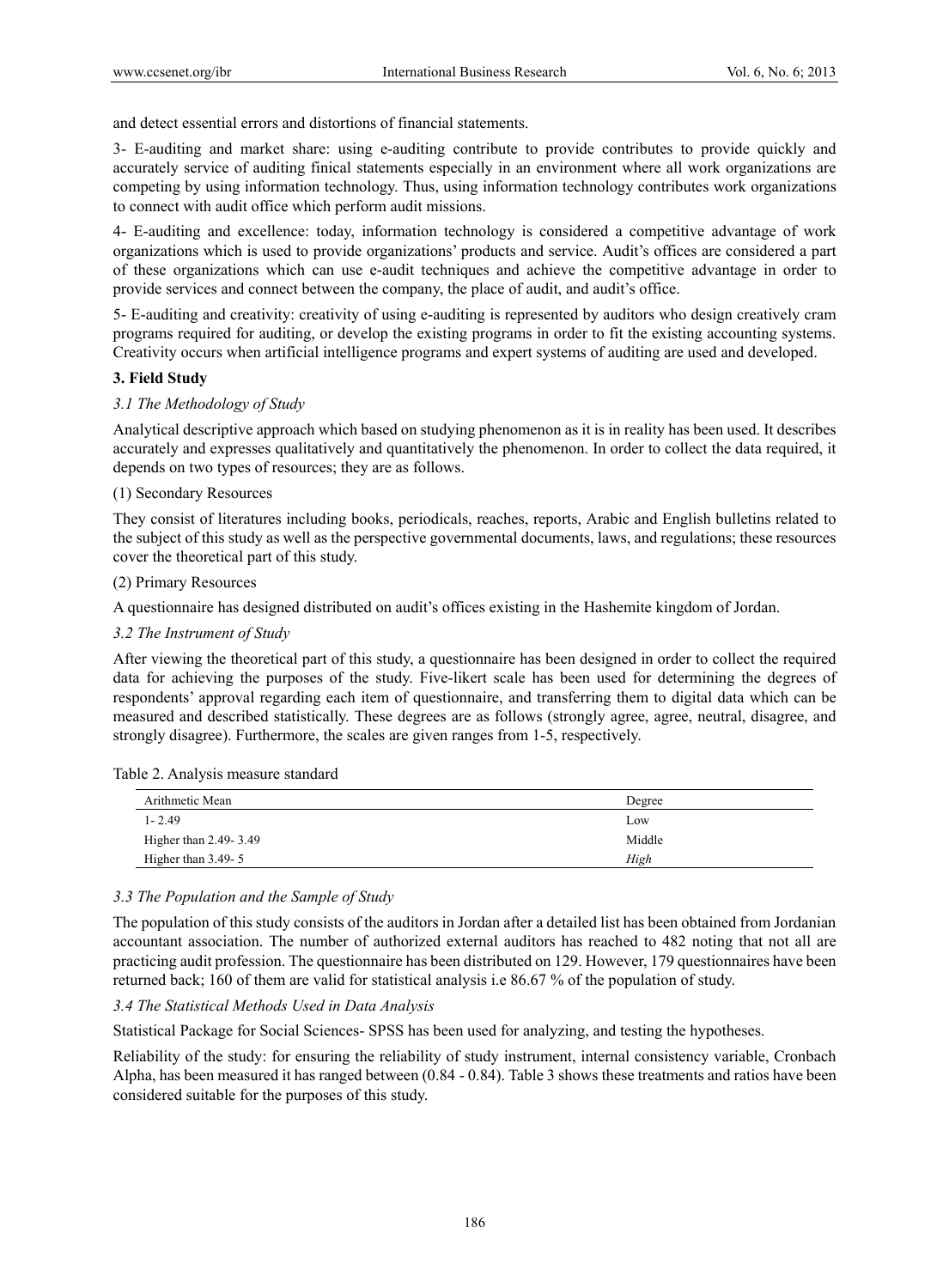| Table 3. Internal consistency variable, Cronbach Alpha, of study's field |  |
|--------------------------------------------------------------------------|--|
|                                                                          |  |

| Field                                                                                                         | <b>Internal consistency</b> |
|---------------------------------------------------------------------------------------------------------------|-----------------------------|
| Relationship between e-auditing and support audit strategy                                                    | 0.86                        |
| Obstacles facing the use of e-auditing in order to achieve competitive advantages and support audit strategy. | 0.84                        |
| Role of e-auditing in achieving cost advantage                                                                | 0.89                        |
| Ouality                                                                                                       | 0.87                        |
| Market share                                                                                                  | 0.88                        |
| Creativity and excellence                                                                                     | 0.90                        |
| Total                                                                                                         | 0.91                        |

#### *3.5 Demographic Characteristics of Respondents of Questionnaire's Items*

Table 4 shows the demographic characteristics of respondents of questionnaire's items; they are as follows.

|                          |                    | Frequency | Percentage |
|--------------------------|--------------------|-----------|------------|
| Sex                      | Male               | 148       | 92.5       |
|                          | Female             | 12        | 7.5        |
| Type of office ownership | Individual         | 90        | 56.3       |
|                          | partners           | 70        | 43.8       |
| Qualification            | Higher studies     | 30        | 18.8       |
|                          | Diploma            | 30        | 18.8       |
|                          | Bachelor           | 100       | 62.5       |
| Experience               | Less than 5 years  | 40        | 25.0       |
|                          | From 5-10 years    | 40        | 25.0       |
|                          | More than 10 years | 80        | 50.0       |
|                          | Total              | 160       | 100.0      |

Table 4. Distribution of respondents on questionnaire's items

Table 4 outlines the results of analysis as follows:

First: sex Table (3) indicates that 148 of respondents are male; this represents 92.5 % of the sample whereas 12 of respondents are female; this represents 7.5 %.

Second: Type of office ownership.

Table 3 shows that the ownership of audit's office in Jordan is individual ownership and it reaches 56 %. This refers to the intensity of competition among audit's offices.

Third: Qualification Table 3 indicates that 62.5 of sample hold bachelor degree and this percentage is the highest whereas the rest hold higher degree. This demonstrates the ability of respondents to answer questionnaire's items.

Fourth: years of experience Table 3 indicates that 25% of respondents have an experience of work (less than 5 years). The table shows that the percentage of individuals who have 5 year to 10 year experience has reached 25 % whereas the percentage of individuals who have 10 year experience or more has reached to 50%. Previous results indicated that a good experience of work which half of respondents have will affect their judgment regarding research's subject.

#### *3.6 The Hypotheses of Study*

#### **Testing the first hypothesis**

It states that there is a statistical significance between e-auditing and achieving the dimensions of competitive advantage of audit's offices in the Hashemite kingdom of Jordan.

To check validity of this hypothesis, means and standard deviations of responses of sample's study of items related to the first hypothesis have been extracted. It includes the following fields:

1- the role of e-auditing in achieving the advantage of cost reduction

- 2- the role of e-auditing in achieving the quality of providing audit services
- 3- the role of e-auditing in increasing market share of audit's offices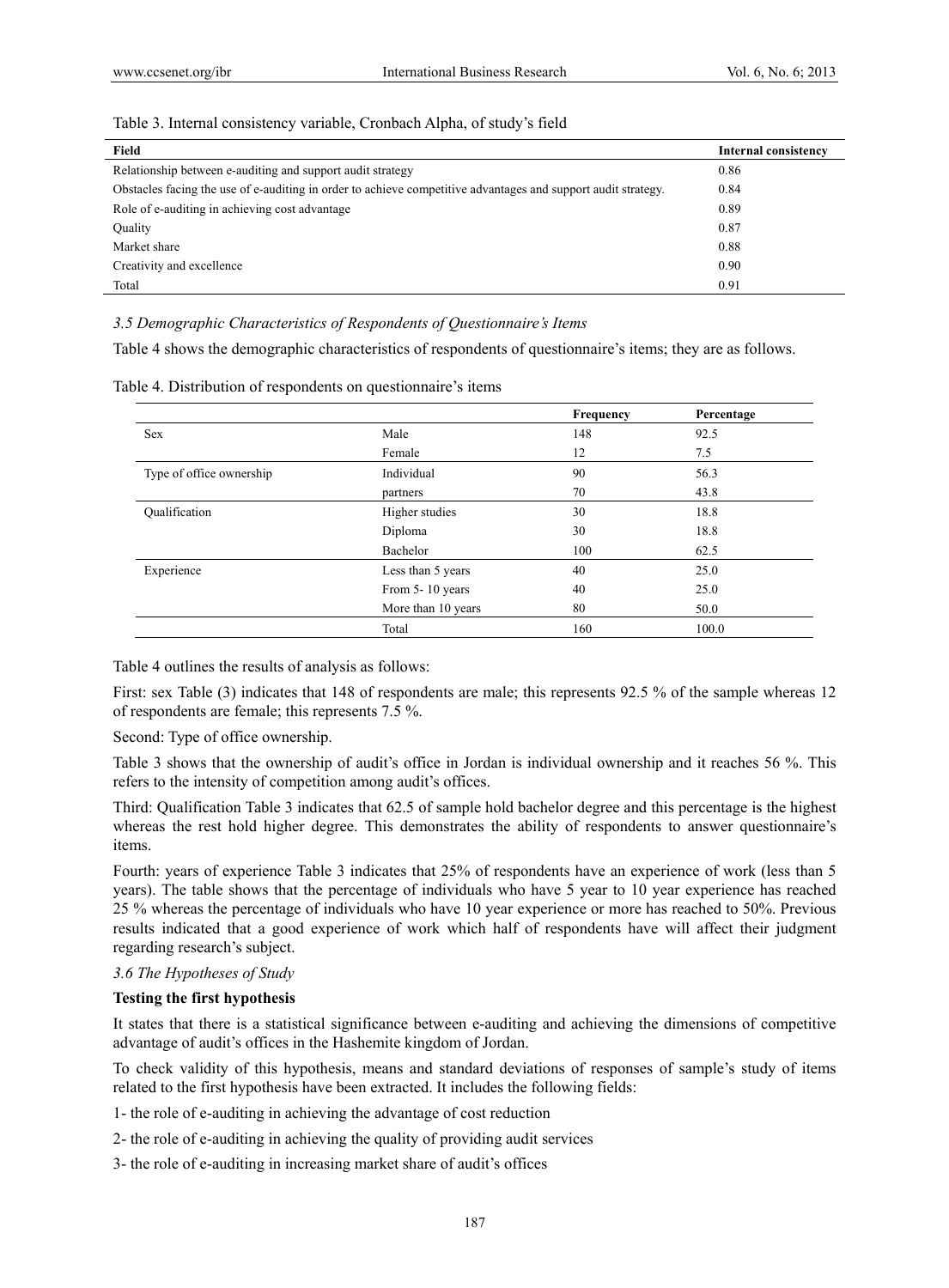4- the role of e-auditing in achieving creativity and excellence

The following describes the test of each field mentioned above.

#### **The first field: the role of e-auditing in achieving the advantage of cost reduction**

Table below illustrates the role of electronic audit in achieving the advantage cost reduction. Means and standard deviations of items related to this field and the orientation of sample study's responses on the items.

Table 5. Arithmetic means and standard deviations of Items related to the first hypothesis and related to the role of e-auditing in achieving the advantage of cost reduction

| <b>Items</b>                                                               | Arithmetical | <b>Standard</b> | the orientation of sample |
|----------------------------------------------------------------------------|--------------|-----------------|---------------------------|
|                                                                            | mean         | deviation       | study's responses related |
|                                                                            |              |                 | to cost reduction         |
| Using specialized software of auditing helps to reduce the cost of audit   | 3.88         | 1.179           | High                      |
| services                                                                   |              |                 |                           |
| Scientific qualification of using computer techniques for auditing helps   | 3.87         | 1.179           | High                      |
| to reduce the cost of all auditing services                                |              |                 |                           |
| practical qualification of using computer techniques for auditing helps to | 3.86         | 1.179           | High                      |
| reduce the cost of all auditing services                                   |              |                 |                           |
| Developed devices and communication networks used for providing            | 3.90         | 1.179           | High                      |
| audit services help to reduce audit's cost.                                |              |                 |                           |
| Electronic techniques of auditing help to reduce the cost of collecting    | 3.90         | 1.179           | High                      |
| confirmation evidences in auditing.                                        |              |                 |                           |
| e-auditing helps to reduce the cost of maintaining work papers             | 3.87         | 1.179           | High                      |
| The role of e-auditing in achieving cost advantage                         | 3.89         | 1.179           | High                      |

Table 5 shows arithmetical means and standard deviations of the items related to the hypothesis. They indicate that e-auditing contributes significantly to reduce the cost of audit services. Arithmetical means range from3.88- 3.90; item stating that "Developed devices and communication networks used for providing audit services help to reduce audit's cost." has been at the first rank and its Arithmetical mean reaches to 4.38 whereas item stating "e-auditing helps to reduce the cost of maintain work papers" has been at the last rank and its arithmetical mean reaches to 3.88; the overall arithmetical mean reaches to 3.89.

# **The second field: the role of e-auditing in achieving the quality of providing audit services**

To check validity of this field of hypothesis, means and standard deviations of responses of sample's study of items related to the first hypothesis have been extracted; it includes the role of e-auditing in achieving quality advantage. Table below outlines the role of e-auditing in achieving quality advantage.

Table 6 shows arithmetical means and standard deviations of the items related to the hypothesis. Arithmetical means range from 3.85-3.90; item stating that "Using specialized software of auditing helps to achieve the quality when quality services are provided" has been at the first rank and its Arithmetical mean reaches to 3.90 whereas item stating "Electronic techniques of auditing help to achieve the quality of collecting confirmation evidences in auditing" has been at the last rank and its arithmetical mean reaches to 3.84; the overall arithmetical mean reaches to 3.88. The orientation of sample study's responses related to the second field indicates that using e-auditing and providing the factors of success related to the scientific and practical qualification, and using the modernist techniques contributes highly to achieve the quality of audit services.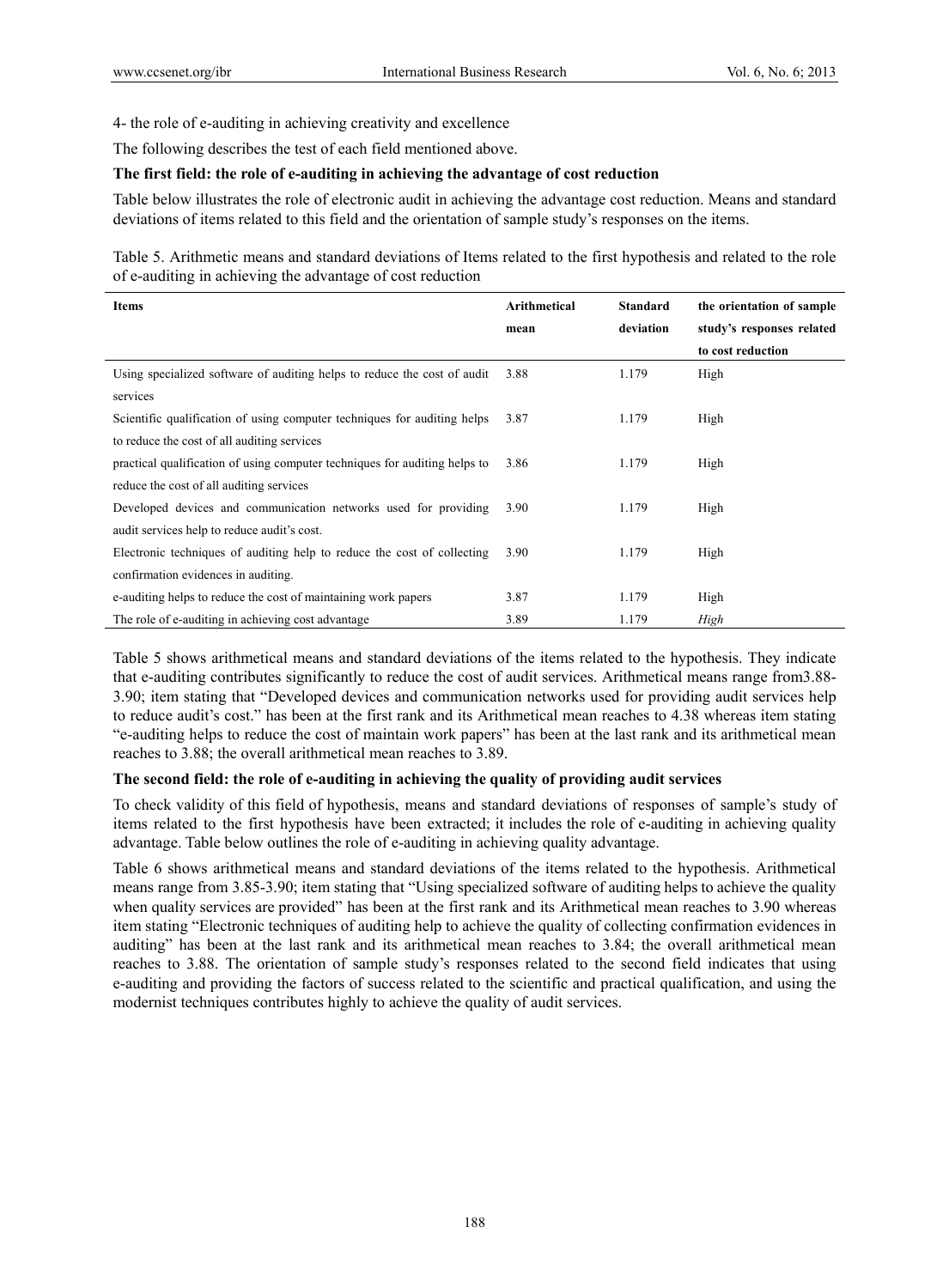| Table 6. Arithmetic means and standard deviations of sample study' reponses related to the second field of the first |
|----------------------------------------------------------------------------------------------------------------------|
| hypothesis, the role of e-auditing in achieving quality advantage of audit services                                  |

| <b>Items</b>                                                            | Arithmetical | <b>Standard</b> | the orientation of sample study's |
|-------------------------------------------------------------------------|--------------|-----------------|-----------------------------------|
|                                                                         | mean         | deviation       | responses related to the quality  |
| Using specialized software of auditing helps to achieve the quality     | 3.90         | 1.17            | High                              |
| when quality services are provided                                      |              |                 |                                   |
| Scientific qualification of using computer techniques for auditing      | 3.88         | 1.18            | High                              |
| helps to achieve the quality when auditing services are provided        |              |                 |                                   |
| practical qualification of using computer techniques for auditing       | 3.88         | 1.18            | High                              |
| helps to achieve the quality when auditing services are provided        |              |                 |                                   |
| Developed devices and communication networks used for providing         | 3.85         | 1.17            | High                              |
| audit services help to achieve quality when auditing services are       |              |                 |                                   |
| provided                                                                |              |                 |                                   |
| Electronic techniques of auditing help to achieve the quality of        | 3.84         | 1.17            | High                              |
| collecting confirmation evidences in auditing.                          |              |                 |                                   |
| e-auditing helps to achieve the quality of maintaining work papers      | 3.85         | 1.19            | High                              |
| e-auditing helps to provide objectively audit services then achieve     | 3.85         | 1.19            | High                              |
| audit quality                                                           |              |                 |                                   |
| e-auditing helps to provide independently audit services then achieve   | 3.86         | 1.18            | High                              |
| the quality                                                             |              |                 |                                   |
| e-auditing helps to provide neutrally audit services then achieve the   | 3.86         | 1.18            | High                              |
| quality                                                                 |              |                 |                                   |
| e-auditing helps to increase coordination and integration among the     | 3.86         | 1.19            | high                              |
| various stages of audit.                                                |              |                 |                                   |
| e-auditing leads to improve individuals' ability of choosing            | 3.87         | 1.18            | high                              |
| evidences with high level of quality                                    |              |                 |                                   |
| the role of e-auditing in achieving quality advantage of audit services | 3.88         | 1.17            | high                              |

#### **Third field: the role of e-auditing in increasing market share of audit's offices**

To check validity of this field of hypothesis, means and standard deviations of responses of sample's study of items related to the first hypothesis have been extracted; it includes the role of e-auditing in increasing market share of audit's offices. It is outlined in table below.

Table below shows e-auditing in achieving market share advantage.

Table 7. Arithmetic means and standard deviations of sample study' responses related to the third field of the first hypothesis, the role of e-auditing in increasing market share of audit's offices

| Items                                                                       | Arithmetical | deviation       | the orientation of sample |
|-----------------------------------------------------------------------------|--------------|-----------------|---------------------------|
|                                                                             | mean         | <b>Standard</b> | study's responses         |
| Using specialized software of auditing helps to increase market share of    | 3.87         | 1.17            | High                      |
| audit's office                                                              |              |                 |                           |
| Scientific qualification of using computer techniques for auditing helps to | 3.86         | 1.19            | High                      |
| increase market share of audit's office                                     |              |                 |                           |
| practical qualification of using computer techniques for auditing helps     | 3.88         | 1.17            | High                      |
| increase market share of audit's office                                     |              |                 |                           |
| Developed devices and communication networks used for providing audit       | 3.89         | 1.19            | High                      |
| services help to increase market share of audit 's office                   |              |                 |                           |
| e-auditing helps to improve the efficiency of services' performance and     | 3.88         | 1.17            | High                      |
| increase clients' satisfaction                                              |              |                 |                           |
| e-auditing helps to strengthen financial status of audit's offices through  | 3.88         | 1.18            | High                      |
| high productivity                                                           |              |                 |                           |
| the role of e-auditing in increasing market share of audit's offices        | 3.87         | 1.19            | High                      |

Table 7 shows arithmetical means and standard deviations of the items related to the hypothesis. Arithmetical means range from 3.87-3.89; item stating that "Developed devices and communication networks used for providing audit services help to increase market share of audit 's office" has been at the first rank and its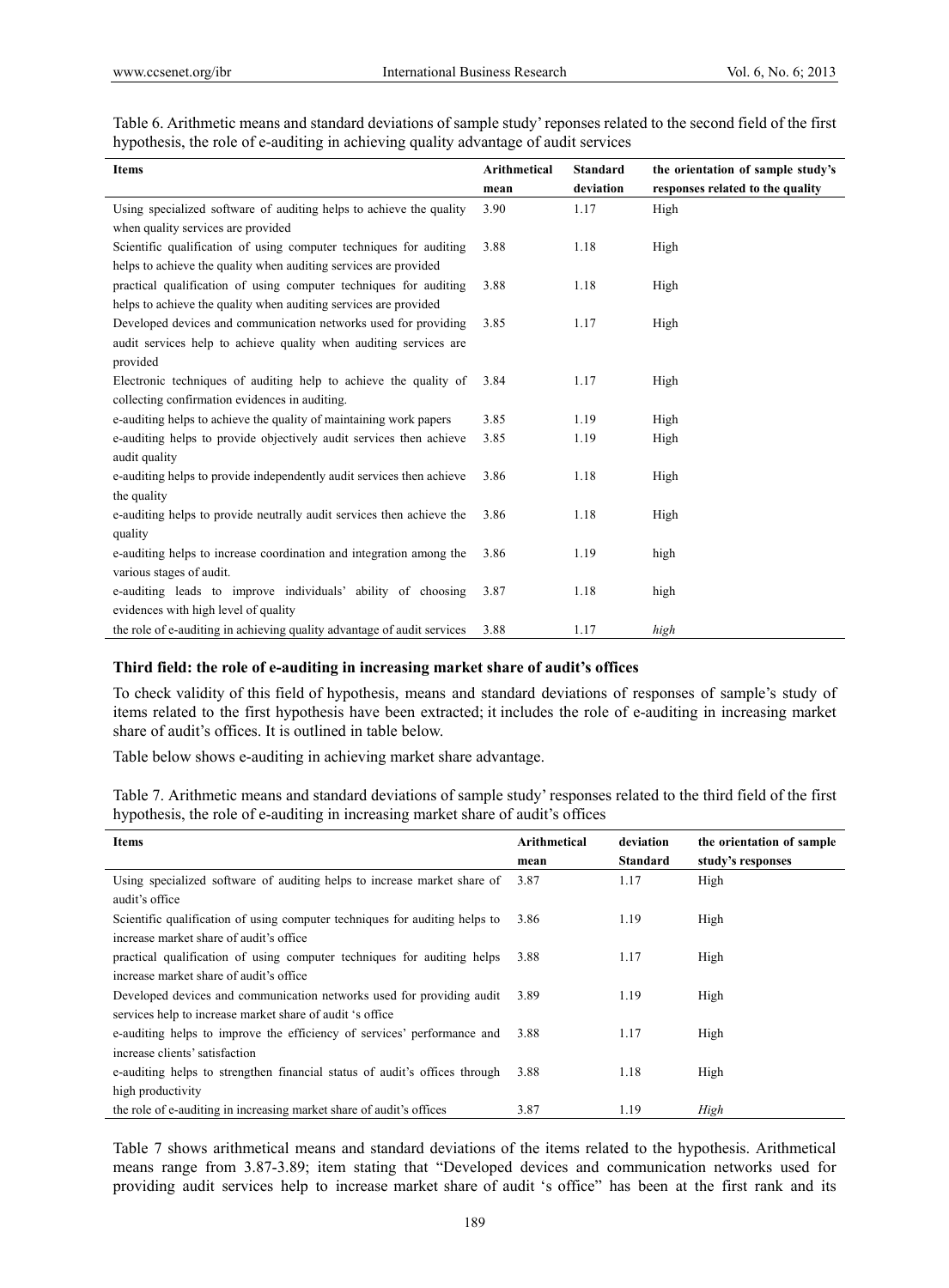Arithmetical mean reaches to 3.89 whereas item stating "Scientific qualification of using computer techniques for auditing helps to increase market share of audit 's office" has been at the last rank and its arithmetical mean reaches to 3.87; the overall arithmetical mean reaches to 3.89. This indicates that the sample of study agree highly that using e-auditing increase the market share of audit's office.

#### **The fourth role: the role of e-auditing in achieving creativity and excellence**

To check validity this field of hypothesis, means and standard deviations of responses of sample's study of items related to the first hypothesis have been extracted; it includes in achieving creativity and excellence advantage; it is outlined in table below.

Table 8. Arithmetic means and standard deviations of sample study' responses related to the fourth field of the first hypothesis, the role of e-auditing in achieving creativity and excellence advantage

| <b>Items</b>                                                                         | Arithmetical | <b>Standard</b> | the orientation of sample |
|--------------------------------------------------------------------------------------|--------------|-----------------|---------------------------|
|                                                                                      | mean         | deviation       | study's responses         |
| e-auditing helps to provide the opportunity of creativity and initiative of auditor  | 3.85         | 1.15            | high                      |
| while providing audit services                                                       |              |                 |                           |
| e-auditing helps to decrease a necessity of experts of information technology        | 3.86         | 1.16            | high                      |
| consequently decrease the cost                                                       |              |                 |                           |
| e-auditing helps to provide the opportunity of creativity and initiative for auditor | 3.87         | 1.17            | high                      |
| in order to develop audit programs in accordance with the development of             |              |                 |                           |
| accounting systems                                                                   |              |                 |                           |
| e-auditing helps to provide the opportunity of creativity and initiative through     | 3.88         | 1.17            | high                      |
| using electronic systems in auditing by scientifically and practically qualified     |              |                 |                           |
| auditors                                                                             |              |                 |                           |
| Scientific and practical qualification of auditor adds a competitive advantage to    | 3.86         | 1.16            | high                      |
| audit's offices.                                                                     |              |                 |                           |
| Using developed electronic devices and communication systems in e-auditing           | 3.88         | 1.19            | high                      |
| operations adds a competitive advantage to audit's office                            |              |                 |                           |
| The role of e-auditing in achieving creativity and excellence                        | 3.89         | 1.179           | high                      |

Table 8 shows arithmetical means and standard deviations of the items related to the hypothesis. Arithmetical means range from 3.85-3.89; item stating that "Using developed electronic devices and communication systems in e-auditing operations adds a competitive advantage to audit's office" has been at the first rank and its Arithmetical mean reaches to 3.89 whereas item stating " e-auditing helps to provide the opportunity of creativity and initiative of audit services " has been at the last rank and its arithmetical mean reaches to 3.85; the overall arithmetical mean reaches to 3.89.

# **Testing the hypothesis of study**

To check validity this field of hypothesis, means and standard deviations of responses of sample's study of items related to the first hypothesis have been extracted; it includes the role of e-auditing in achieving the advantage of cost reduction, quality, market share, creativity and excellence. These are outlined in table below.

|  |  |  |  |  | Table 9. Arithmetical means, standard deviations of sample study's reponses pertaining to the fields of hypothesis |
|--|--|--|--|--|--------------------------------------------------------------------------------------------------------------------|
|  |  |  |  |  |                                                                                                                    |

| <b>Items</b>                                                                      | Arithmetical | <b>Standard</b> | The orientation of |
|-----------------------------------------------------------------------------------|--------------|-----------------|--------------------|
|                                                                                   | mean         | deviation       | responses          |
| The roles of e-auditing in achieving the quality of audit services                | 3.89         | 1.17            | High               |
| the role of e-auditing in achieving quality advantage of audit services           | 3.88         | 1.17            | High               |
| The role of e-auditing in increasing market share of audit's offices              | 3.87         | 1.19            | High               |
| The role of e-auditing in achieving creativity and excellence                     | 3.89         | 1.17            | High               |
| The role of e-auditing in achieving the competitive advantages of audit's offices | 3.89         | L 19            | High               |

Table 9 shows arithmetical means and standard deviations related to the fields of hypothesis related the role of e-auditing in achieving the competitive advantages: reducing the cost, improving the quality of audit services, increasing the market share and increasing the creativity and excellence. The overall arithmetical mean of the fields related to the role of e-auditing in achieving the competitive advantage reaches to 3.89 which is high.

Furthermore, arithmetic mean has been compared with the standard mark (3)- the acceptance standard of the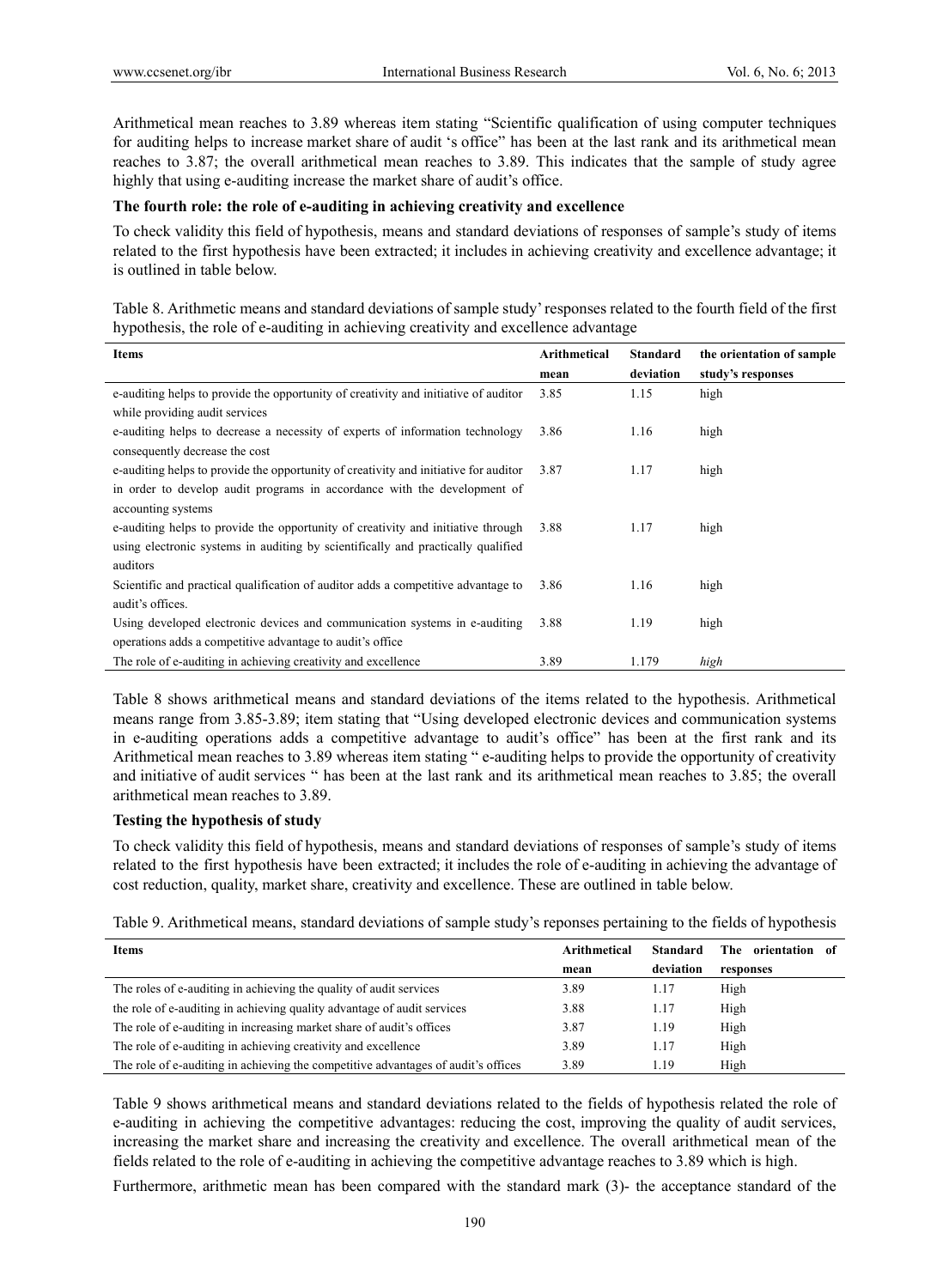hypothesis- by using T- test as shown in table 10.

| Table 10. Arithmetical means, standard deviations and "T" test for the items in comparison with standard (3) |  |  |  |  |
|--------------------------------------------------------------------------------------------------------------|--|--|--|--|
|                                                                                                              |  |  |  |  |

| E-auditing and achieving the competitive advantage | No. | Arithmetical | Standard  |       | Degrees of | Significance |
|----------------------------------------------------|-----|--------------|-----------|-------|------------|--------------|
| in audit's offices                                 |     | mean         | deviation | value | freedom    | level        |
|                                                    | 160 | 3.89         | . 19      | 9.585 | 15 G       | .000         |

Table above shows that there are statistically significant differences (0.05≥a) between arithmetical mean and standard mark (3) where the "T" value has reached to 9.585; and the statistical significance has reached to (0.000). As a result, this hypothesis, stating that there is a statistical significance between e-auditing and achieving the dimensions of competitive advantage of audit's offices in the Hashemite kingdom of Jordan, has been accepted.

## **Testing the second hypothesis**

It states that there is a statistical significance between e-auditing and support audit strategy of audit's offices in the Hashemite Kingdom of Jordan.

To check validity this field of hypothesis, means and standard deviations of responses of sample's study of items related to the second hypothesis have been extracted. Table below outlines that:

Table 11. Arithmetic means and standard deviations of the responses of sample's study of items related to the second hypothesis

| <b>Items</b>                                                                     | <b>Arithmetical</b> | deviation       | The orientation of the    |
|----------------------------------------------------------------------------------|---------------------|-----------------|---------------------------|
|                                                                                  | mean                | <b>Standard</b> | responses of sample study |
| Using e-auditing programs helps to support documentary audit strategy            | 3.62                | 1.238           | High                      |
| Providing and electronic devices in audit's offices and using them when audit    | 3.70                | 1.300           | High                      |
| services are provided helps to support documentary audit strategy                |                     |                 |                           |
| Providing auditor qualified scientifically in aspects and usages of e-auditing   | 3.70                | 1.300           | High                      |
| helps to support documentary audit strategy                                      |                     |                 |                           |
| Providing auditor qualified practically in aspects and usages of e-auditing      | 3.70                | 1.300           | High                      |
| helps to support documentary audit strategy                                      |                     |                 |                           |
| Using e-auditing program in auditing helps to support system entry strategy of   | 3.62                | 1.238           | High                      |
| auditing                                                                         |                     |                 |                           |
| Providing electronic devices in audit's offices and using them in auditing helps | 3.62                | 1.238           | High                      |
| to support systems entry strategy                                                |                     |                 |                           |
| Providing auditor qualified scientifically in aspects and usages of e-auditing   | 3.71                | 1.300           | High                      |
| helps to support documentary audit strategy                                      |                     |                 |                           |
| Providing auditor qualified practically in aspects and usages of e-auditing      | 1.300               | 3.70            | High                      |
| helps to support documentary audit strategy                                      |                     |                 |                           |
| Using e-auditing programs in auditing helps to support fundamental entry         | 3.70                | 1.300           | High                      |
| strategy                                                                         |                     |                 |                           |
| Providing electronic devices in audit's offices and using them in auditing helps | 3.70                | 1.300           | High                      |
| to support fundamental entry strategy                                            |                     |                 |                           |
| Providing auditor qualified scientifically in aspects and usages of e-auditing   | 3.70                | 1.300           | High                      |
| helps to support fundamental entry strategy                                      |                     |                 |                           |
| Providing auditor qualified practically in aspects and usages of e-auditing      | 3.70                | 1.300           | High                      |
| helps to support fundamental entry strategy                                      |                     |                 |                           |
| Using e-auditing programs in audit helps to support vocational entry strategy    | 3.68                | 1.300           | High                      |
| in auditing                                                                      |                     |                 |                           |
| Providing electronic devices in audit's offices and using them in auditing help  | 3.69                | 1.300           | High                      |
| to support vocational entry strategy                                             |                     |                 |                           |
| Providing auditor qualified scientifically in aspects and usages of e-auditing   | 3.67                | 1.300           | High                      |
| helps to support vocational entry strategy                                       |                     |                 |                           |
| Providing auditor qualified practically in aspects and usages of e-auditing      | 3.52                | 1.244           | High                      |
| helps to support vocational entry strategy                                       |                     |                 |                           |
| Relationship between e-auditing and support audit strategy                       | 3.68                | 1.273           | High                      |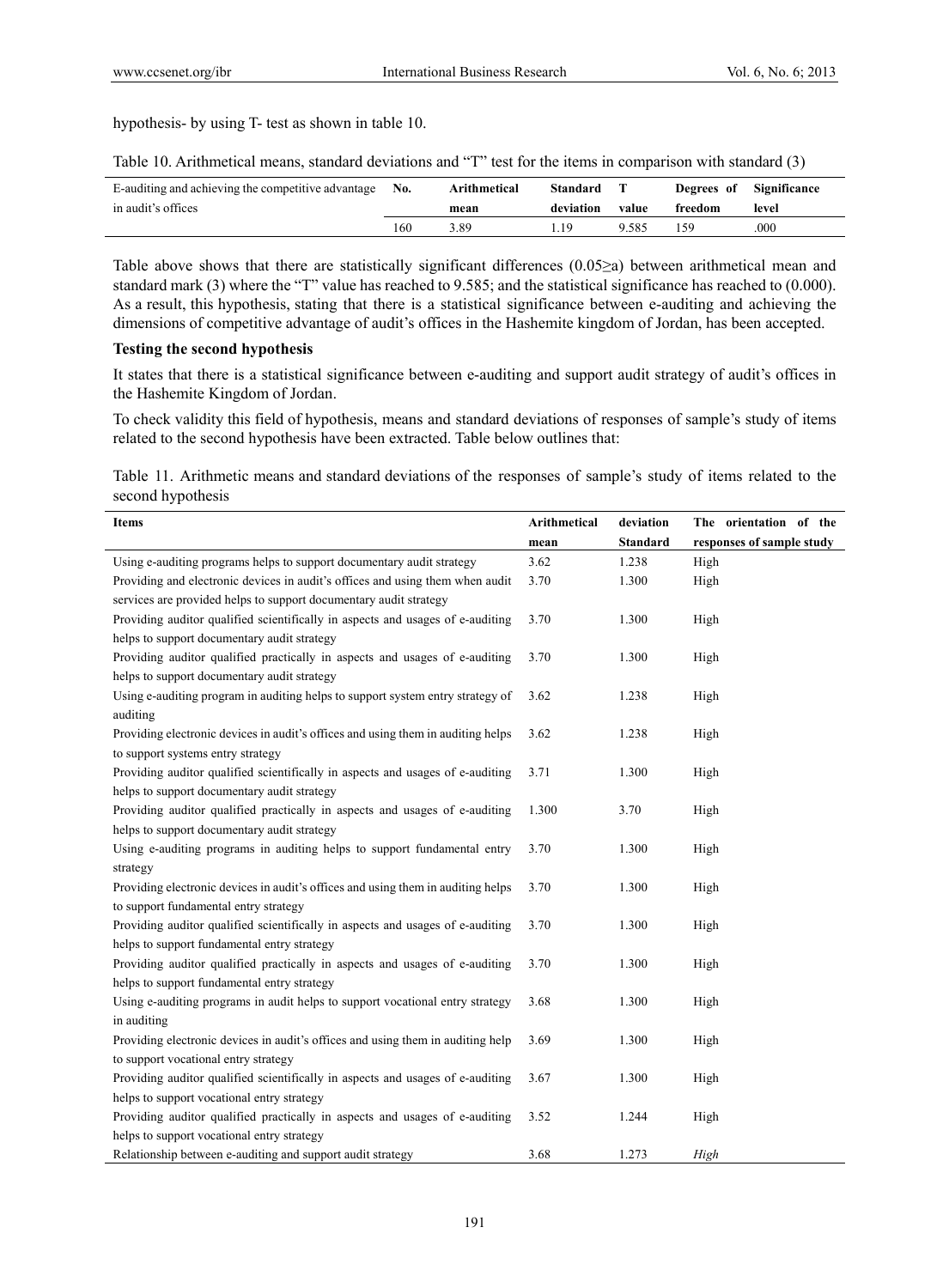Table 11 shows arithmetical means and standard deviations of the items related to third hypothesis. Arithmetical means range from 3.52- 3.71; item stating that "Providing auditor qualified scientifically in aspects and usages of e-auditing helps to support auditing strategy related system entry" has been at the first rank and its Arithmetical mean reaches to 3.71 whereas item stating "Providing auditor qualified practically in aspects and usages of e-auditing helps to support vocational entry strategy" has been at the last rank and its arithmetical mean reaches to 3.52; the overall arithmetical mean reaches to 3.68. the respondents of the items related to this hypothesis agree highly on the role of e-auditing in achieving audit strategy.

Furthermore, arithmetic mean has been compared with the standard mark (3)- the acceptance standard of the hypothesis- by using T- test as shown in table 12.

Table 12. Arithmetical means, standard deviations and "T" test for the items in comparison with standard (3)

| deviation |     | level   |
|-----------|-----|---------|
| 6 790     | 159 | 000     |
|           |     | freedom |

Table above shows that there are statistically significant differences ( $0.05\ge a$ ) between arithmetical mean and standard mark (3) where the "T" value has reached to 6.790; and the statistical significance has reached to (0.000). As a result, this hypothesis, stating there is a statistical significance between e-auditing and support audit strategy of audit's offices in the Hashemite Kingdom of Jordan, has been accepted.

#### **Testing the third hypothesis**

It states that there are obstacles that limit the benefit of using e-auditing in achieving competitive advantages and audit strategy of audit's offices in the Hashemite kingdom of Jordan. To check validity this field of hypothesis, means and standard deviations of responses of sample's study of items related to the third hypothesis have been extracted. Table below outlines that:

Table 13. Arithmetic means and standard deviations of the performance of sample study related to the third hypothesis

| <b>Items</b>                                                                     | <b>Arithmetical</b> | <b>Standard</b> | The                       | orientation | of |
|----------------------------------------------------------------------------------|---------------------|-----------------|---------------------------|-------------|----|
|                                                                                  | mean                | deviation       | responses of sample study |             |    |
| The cost of audit programs is one of obstacles of using e-auditing               | 3.62                | 1.238           | High                      |             |    |
| Lack of scientific qualification of e-auditing techniques is one of obstacles of | 3.53                | 1.171           | High                      |             |    |
| using e-auditing                                                                 |                     |                 |                           |             |    |
| Lack of practical qualification of e-auditing techniques is one of obstacles of  | 3.53                | 1.171           | High                      |             |    |
| using e-auditing                                                                 |                     |                 |                           |             |    |
| A necessity of developing e-auditing programs in accordance with the             | 3.53                | 1.171           | High                      |             |    |
| development of accounting information technology in the companies, the place     |                     |                 |                           |             |    |
| of auditing is one of obstacles of using e-auditing                              |                     |                 |                           |             |    |
| A necessity of developing e-auditing in accordance with the nature of            | 3.53                | 1.171           | High                      |             |    |
| accounting information technology in the companies, the place of auditing.       |                     |                 |                           |             |    |
| There is no unified system of accounting information technology is one of        |                     |                 |                           |             |    |
| obstacles of using e-auditing                                                    |                     |                 |                           |             |    |
| There is no a clear definition for organizing the standards of e-auditing        | 3.53                | 1.171           | High                      |             |    |
| Lack of authentic proof regarding e-auditing proofs is one of obstacles of using | 3.53                | 171             | High                      |             |    |
| e-auditing                                                                       |                     |                 |                           |             |    |
| The problem of maintaining electronic proofs for a short time is one of          | 3.53                | 1.171           | High                      |             |    |
| obstacles of using e-auditing                                                    |                     |                 |                           |             |    |
| Applying manual and electronic system in some work establishments is one of      | 3.53                | 1.171           | High                      |             |    |
| obstacles of using e-auditing                                                    |                     |                 |                           |             |    |
| Auditor distrusts using electronic systems ad relying on audit programs          | 3.53                | 1.171           | High                      |             |    |
| Lack of experience of using e-auditing                                           | 3.53                | 1.171           | High                      |             |    |
| Obstacles of using e-auditing                                                    | 3.54                | 1.174           | High                      |             |    |

Table 13 shows arithmetical means and standard deviations of the items related to third hypothesis. Arithmetical means range from 3.52- 3.52; item stating that the cost of audit programs is one of obstacles of using e-auditing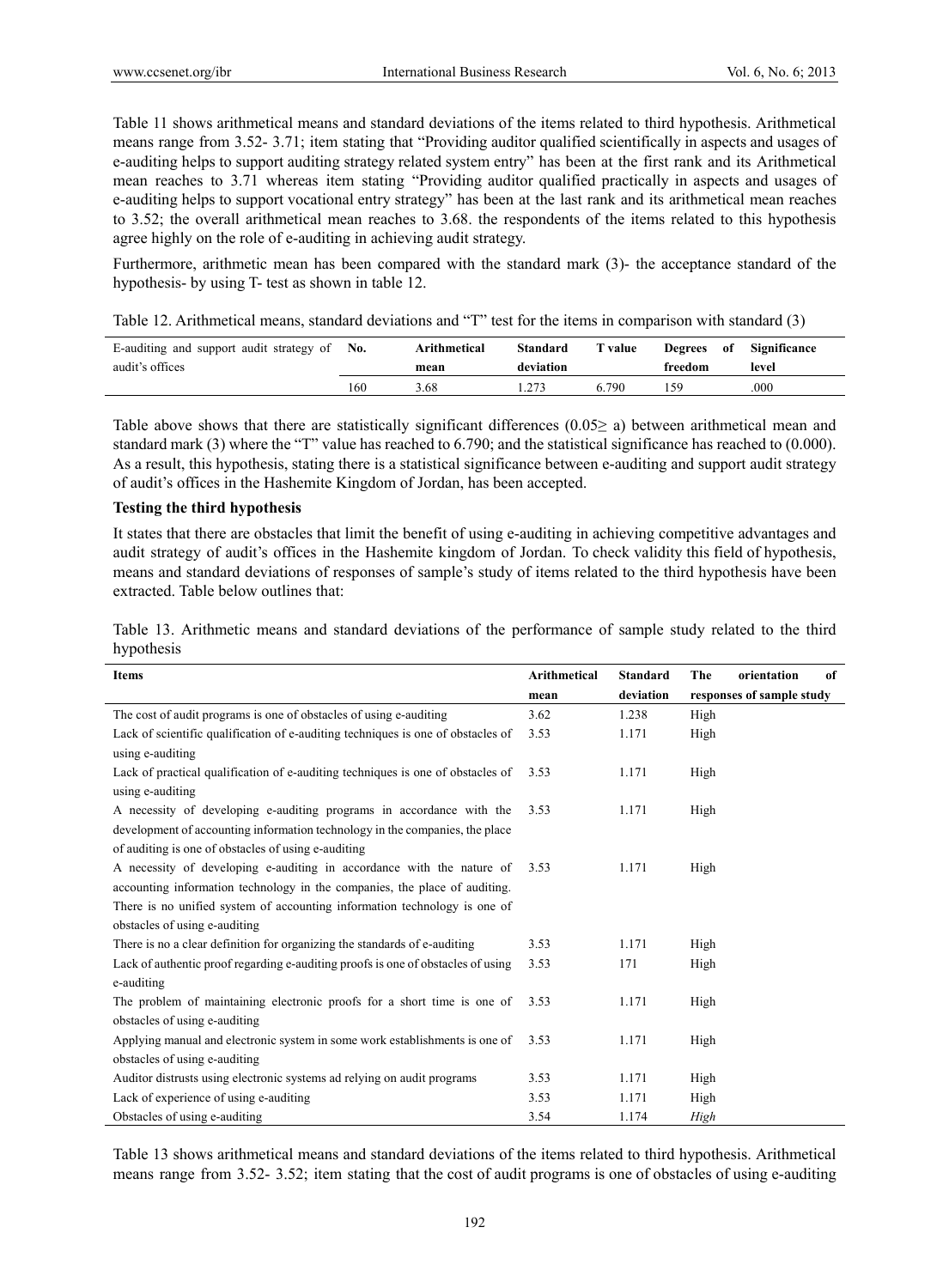"has been at the first rank and its Arithmetical mean reaches to 3.62 whereas item stating" auditor distrusts using electronic systems ad relying on audit programs has been at the last rank and its arithmetical mean reaches to 3.52; the overall arithmetical mean reaches to 3.54. the responses of items indicated that the sample agrees highly on the obstacles hindering the use of e-auditing in audit process.

Furthermore, arithmetic mean has been compared with the standard mark (3)- the acceptance standard of the hypothesis- by using T- test as shown in table 14.

Table 14. Arithmetical means, standard deviations and "T" test for the items in comparison with standard (3)

|           | No. | mean<br>hmetical | deviation<br>standard | value | ' freedom<br>Degrees of | Significance level |
|-----------|-----|------------------|-----------------------|-------|-------------------------|--------------------|
| Ogbastcle | 160 |                  | $-1$                  | .810  | 15 <sup>c</sup>         | .000               |

Table above shows that there are statistically significant differences (0.05≥a) between arithmetical mean and standard mark (3) where the "T" value has reached to 5.810; and the statistical significance has reached to (0.000). As a result, this hypothesis, stating that there are obstacles that limit the benefit of using e-auditing in achieving competitive advantages and audit strategy of audit's offices in the Hashemite kingdom of Jordan, has been accepted.

## **4. Results and Recommendations**

# *4.1 Results*

# **The study has reached to the following results:**

1- There is a statistical significance between e-auditing and achieving the dimensions of competitive advantage of audit's offices located in the Hashemite kingdom of Jordan. The responses of respondents have indicated that e-auditing contributes to achieve the following competitive advantages: cost reduction, quality, market share, creativity and excellence.

2- There is a statistical significance between e-auditing and support audit's strategy of audit's offices located in the Hashemite Kingdom of Jordan.

3- There are obstacles that hinders the benefit of using e-auditing which achieve the competitive advantages and audit's strategy used in audit's offices located in the Hashemite kingdom of Jordan including the cost of electronic software specialized of audit and a necessity of organizing e-auditing in term of issuing vocational laws and standards which organize e-auditing.

4- The cost of purchasing electronic audit programs, developing them or modernizing the electronic programs which required an auditor qualified in the most important programs and applications, is one of obstacles of using e-auditing.

5- Developing of information technology which is used increasingly by work organizations in Jordan has imposed a new reality on auditor who has to cope with this development and use information and communication technology while providing audit services.

#### *4.2 Recommendations*

In light of the results mentioned above, the study has recommended the following:

1- It has been recommend that it is necessary to improve auditor's understanding of importance of information technology of providing audit's services and its role in achieving the competitive advantage of audit's office working in information technology environment.

2- It has been recommended that it is necessary to improve auditor's understanding of the importance of e-auditing of support audit strategies in information technology environment.

3- It has been recommended that it is necessary to hold training course for developing the vocational performance of auditor in order to be able to use e-auditing in planning audit's operation, collecting audit's evidences and preparing audit report.

4- It has been recommended that auditors must be encouraged to join such training courses specialized of information technology and its usages of auditing.

#### **References**

Al-Ali, A. M. (2001). Production and operation management. Quantitative approach, Dar Wael for publication. Amman- Jordan.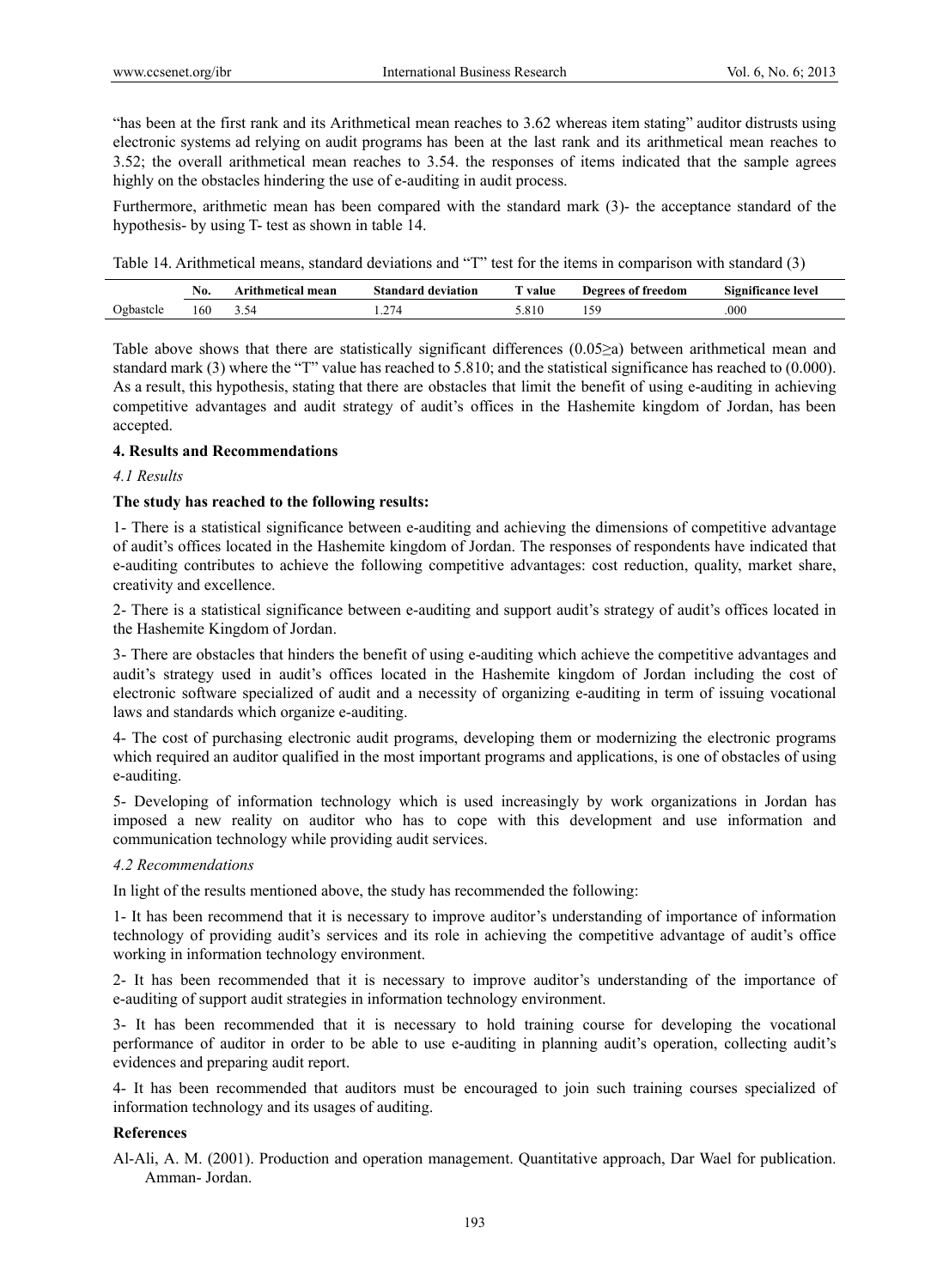- Al-Hamadi, A. M. (2002). Information technology and development concerns of Arabic economics. *second annual scientific conference*, Faculty of economics and administrative sciences, Al-Zaytuna University, Amman- Jordan.
- Al-Hashmi, S. M. S. (2003). *The role of information technology in reengineering the administrative operations*. (unpublished thesis). Faculty of Management and economics, Mosul University.
- Al-madidih, A. T. (2001). Information technologies and their applications. The organization of technical institutes. Baghdad- Iraq.
- Al-Sabah, A. A. R., & Al-Sabbag. (1996). *The principles of computerized administrative information system*. Amman, Jordan: Al-Zahran for publishing and distributing.
- Al-Sabbag, E. A. A. (2002). *Information science* (2nd ed.). Amman, Jordan: House of culture for publishing and distributing.
- Al-Salmi, & Al-dabbag. (2001). *Administrative information techniques*. Amman, Jordan: Wa'el's publishing and distributing house.
- Al-Salmi, A. A. R. (2001). *Information technology* (2nd ed.). Amman, Jordan: the curriculum department for distribution, punishment and media.
- Al-Sandi, T. B. A. A. A. (2000). The technological development and its effect on employees, analytical presentations of the international contributions. *Administrative Journal, 22*(82).
- Al-Siyani, M. A. (2002). The increased economic importance, knowledge management in the modern facilities. *Annual conference at university of Philadelphia for applied science,* Amman, Jordan.
- Al-Ta'amih, M. M., & Al-Alwush, T. S. (2004). The electronic government and its application in the Arab world. Arabic association of administrative development, Egypt- Cairo.
- Al-Ta'I, M. A. (2001). Administrative information systems. Book house for publishing and distributing, Mosul University.
- Best, R. (1997). Based Management, Strategies for Growing customer value & Profitability. Prentice Hall, INC, USA.
- Daman Pour, F. (1991). Organizational Innovation: Meta analysis of effects of Determinants and moderators. *Academy of management Journal, 34*(3). http://dx.doi.org/10.2307/256406
- Darwish, M. J. (2007). The analysis of the quality if Islamic banking services- applied study on Islamic banks in Palestine. *Third international scientific conference*, the quality and excellence in work organizations, University of Skikda.
- Denton, K. (1994). The Power of flexibility. *Business Horizan, 37*(4). http://dx.doi.org/10.1016/0007-6813(94)90046-9
- Dineibat, A. (2003). The extent and the effectiveness if using information technology in audit in Jordan. *Journal of administrative science studies, 30*(2), 253.
- Hashari, O. A. (2001). *The modern administration of libraries and information center* (1st ed.). Amman, Jordan: Al-Safa house for publishing and distributing.
- Hayes. (1999). Informatic, since, digital edition, digital library, congress.
- Hicks, J. (1993). *Management information System: Auser perspective* (3rd ed.). USA: West publishing co.
- Jarbu, Y. ( 2001). The bases of the theoretical framework of reviewing accounts.
- Khadash, H., & Al-Din, S. W. (2003). To which extent the auditor accepts using information technology in audit – field study on the largest offices of audit in Jordan. *Journal of administrative science studies, 30*(2), 289.
- Khashabih, M. S. (1992). Information technology- concepts- analysis- design. Al-Zhar University, Egypt.
- Krajewski, L. J., & Ritzman, L. P. (1999). *Operation management: Strategy and Analysis* (5th ed.). Addition Wesley publishing com USA .
- Lynch, R. (2000). *Corporate Strategy* (2nd ed.). Hill new jersey, USA.
- Macmillan, H., & Mahan, T. (2001). *Strategic management*. Oxford university, USA.
- Mustafa, A. S. (1996). Reconstructing as a competitive entry, selection of the administration, a quarterly bulletin about Arabic organization of administrative development. No. 16 . September.